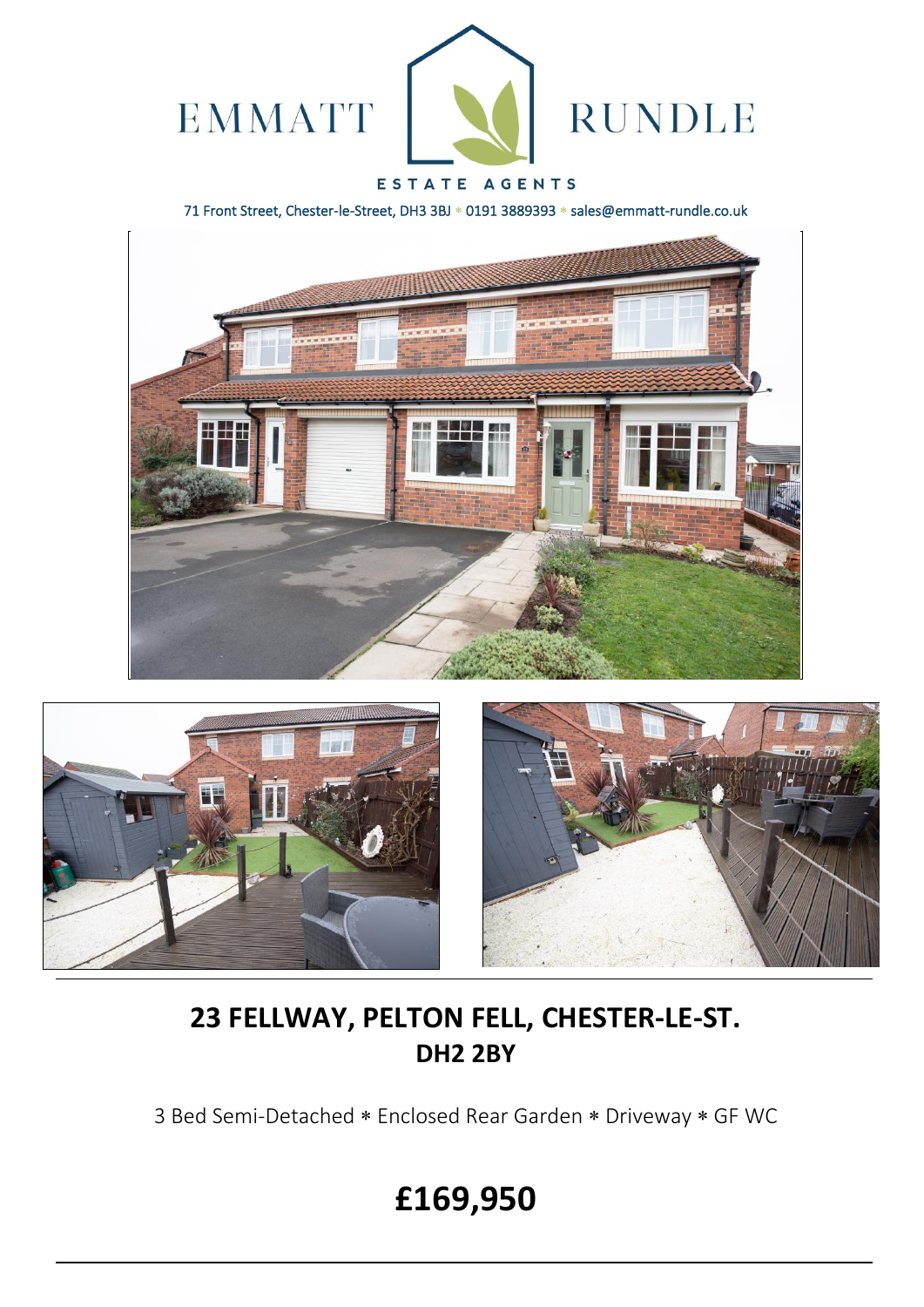#### DESCRIPTION

A three bedroom semi-detached house which is well presented throughout on a prominent site in this popular area. The property offers spacious family sized accommodation and the garage has been converted to provide an additional day room. There are a number of attractive features including additional ground floor WC, separate dining room with French doors to garden, well appointed kitchen, utility room together with three generous bedrooms, the master having an en-suite bathroom. There is the benefit of gas central heating & UPVC double glazing.

#### TENURE - Freehold

#### **DIRECTIONS**

From the north end of Front Street take the left turn at the market place traffic lights, continue over the roundabout and straight onto Pelton Fell Road, passing Abbey Vets and up the slight incline, take the next left turn onto Dovecote Drive, then the second left and immediately turn right onto Fellway & the property is on the left hand side.

#### GROUND FLOOR



#### PORCH Composite door

LOUNGE

17'11"(5.47m) x 11'8"(3.56m) Feature Fireplace & fire, oak laminate flooring, wall lights, radiator

#### ARCH TO DINING ROOM

11'11"(3.62m) x 10'6"(3.21m) Spindle staircase, UPVC French doors to garden radiator in decorative covers





#### DAYROOM

16'6"(5.03m)x 7'4"(2.24m) Storage cupboard, laminate flooring, radiator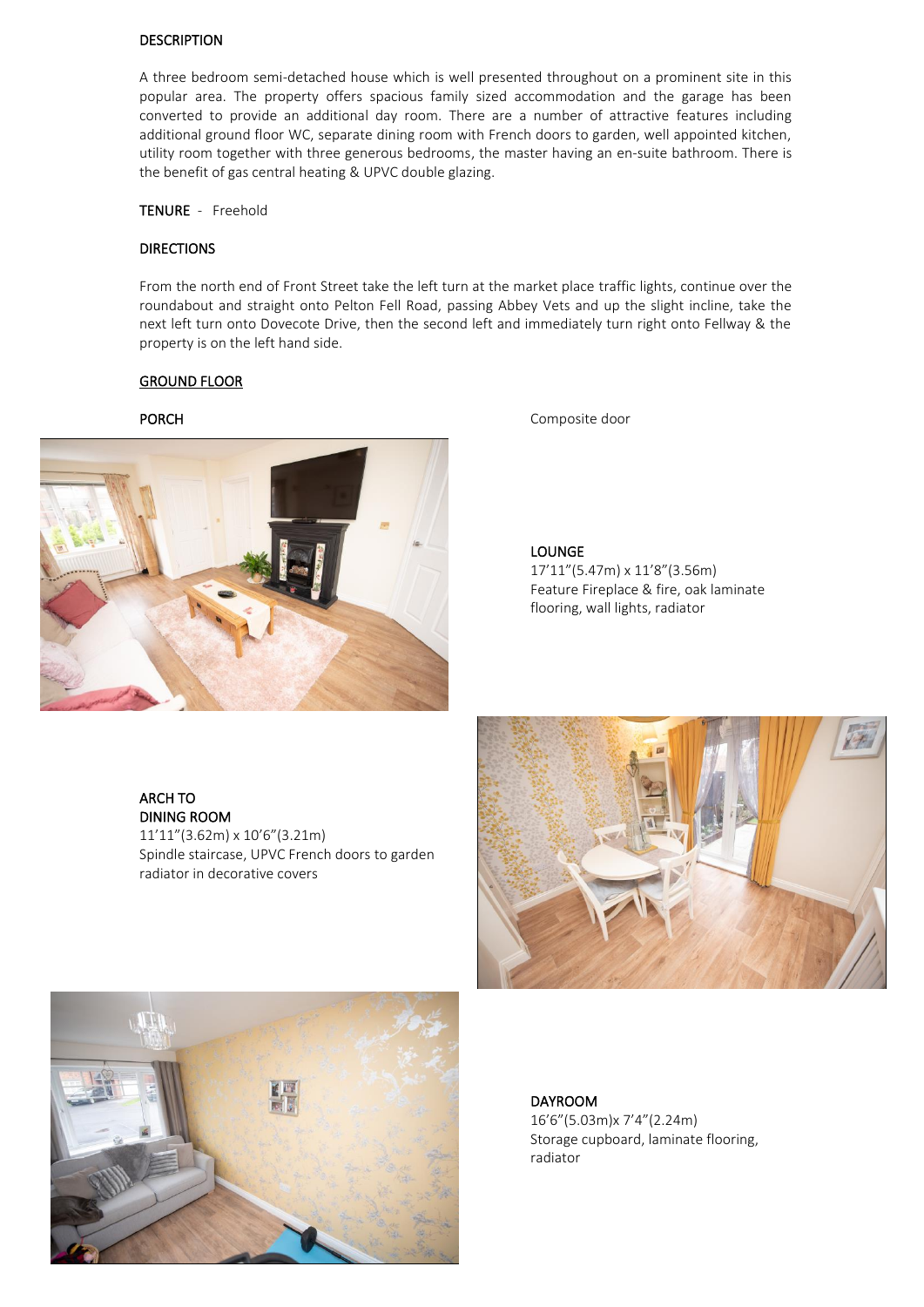#### **KITCHEN**

Full range of wall & base units with walnut finish worksurfaces & upstands integrated gas hob & electric oven, brushed steel cooker canopy, stainless steel sink unit with mixer tap, oak laminate flooring, downlighters, radiator



UTILITY ROOM Composite door to garden, plumbed for washer

CLOAKROOM WC, hand basin

### FIRST FLOOR



#### BEDROOM 1

14'1"(4.28m) x 8'9"(2.67m) Range of fitted wardrobes & bridging unit, radiator

### EN-SUITE

WC & hand basin in white, shower cubicle with chrome thermostatic shower, vanity unit, part tiled walls, extractor fan, radiator





BEDROOM 2 10' (3.05m) x 10' (3.05m) Fitted wardrobes, bridging units, radiator